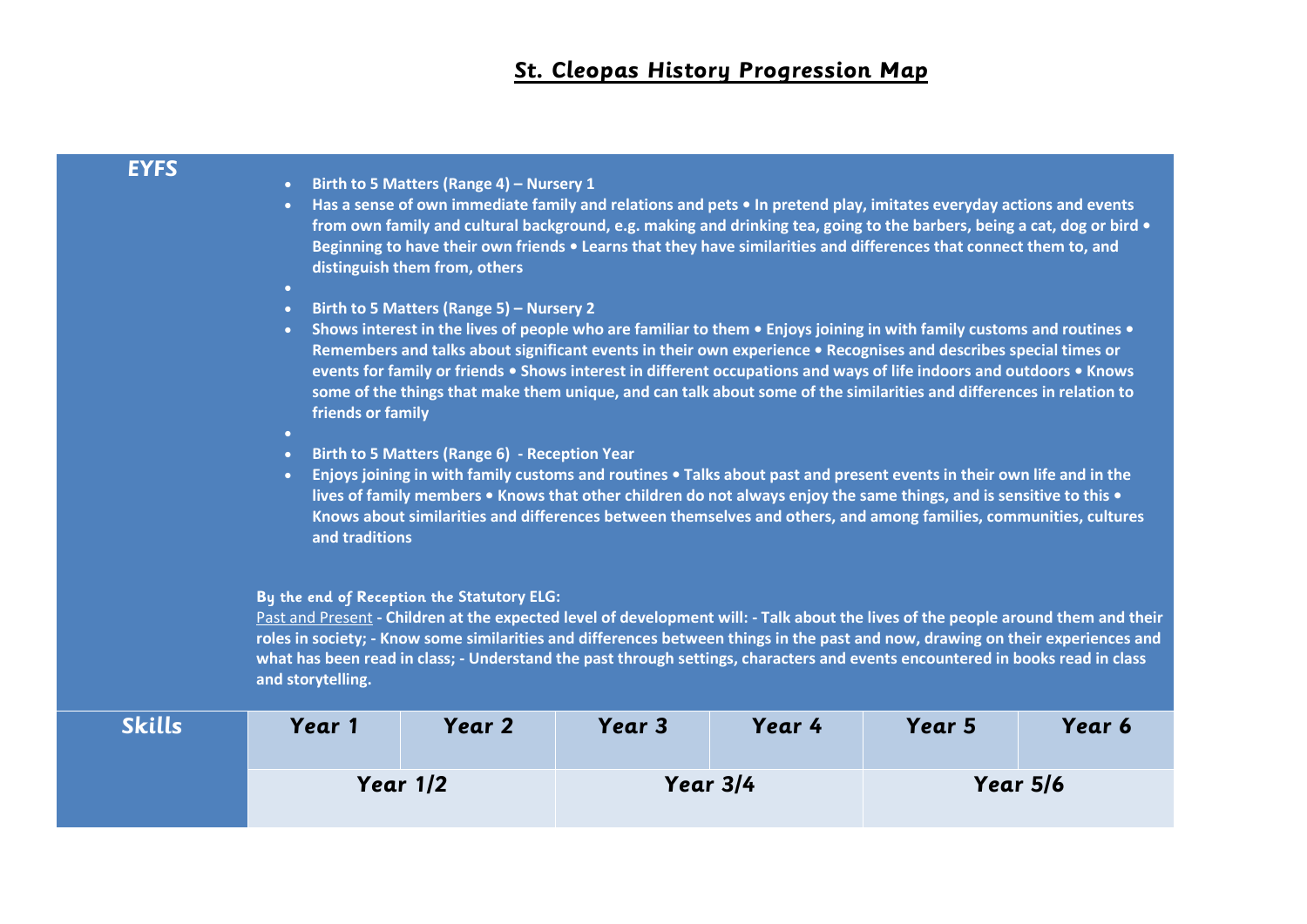| Chronological<br>understanding                          | Sequence events<br>in their lifetime.<br>Match objects to<br>people of different<br>ages.<br>Understand the<br>difference<br>between things<br>that happened in<br>the past and<br>present.<br>Old, new,<br>young, old,<br>days, weeks,<br>months. | Recount changes<br>in own life over<br>time.<br>Sequence<br>photographs etc<br>and place events<br>on a broad<br>chronological<br>framework.<br>Describe<br>memories of key<br>events in lives.<br>Last week,<br>When I was<br>younger, A long<br>time ago,<br><b>Before I was</b><br>born. | Place the time<br>studied on a<br>timeline.<br>Use dates and<br>terms related to<br>the study and<br>passing of time.<br>After, before<br>and during                                                                                                | Place events from<br>period studied on<br>a timeline.<br>Understand that<br>a timeline can be<br>divided into <b>BC</b><br>(Before Christ)<br>and AD (Anno<br>Domini)<br>Century and<br>decade.                                                               | Know and<br>sequence key<br>events of time<br>studied.<br>Place current<br>study on a<br>timeline in<br>relation to other<br>studies.<br>Make comparisons<br>between different<br>times in the past.<br>Anglo Saxons,<br>Vikings, period.                                                                                                            | Use scale when<br>sequencing dates<br>on a timeline.<br>Understand how<br>some historical<br>events occurred<br>concurrently in<br>different locations.<br>Describe main<br>changes in a<br>period of history<br>using words such<br>as social,<br>religious,<br>political,<br>technological<br>and cultural. |
|---------------------------------------------------------|----------------------------------------------------------------------------------------------------------------------------------------------------------------------------------------------------------------------------------------------------|---------------------------------------------------------------------------------------------------------------------------------------------------------------------------------------------------------------------------------------------------------------------------------------------|-----------------------------------------------------------------------------------------------------------------------------------------------------------------------------------------------------------------------------------------------------|---------------------------------------------------------------------------------------------------------------------------------------------------------------------------------------------------------------------------------------------------------------|------------------------------------------------------------------------------------------------------------------------------------------------------------------------------------------------------------------------------------------------------------------------------------------------------------------------------------------------------|---------------------------------------------------------------------------------------------------------------------------------------------------------------------------------------------------------------------------------------------------------------------------------------------------------------|
| <b>Range and</b><br>depth of<br>historical<br>knowledge | Recognise the<br>difference<br>between past and<br>present in their<br>own and others'<br>lives.<br>Through drama,<br>recount episodes<br>from stories<br>about the past<br>and say why<br>people have<br>acted the way<br>they did.               | Use information<br>(research,<br>artefacts etc) to<br>describe the past<br>and the<br>differences<br>between 'then'<br>and 'now'.<br>Look at evidence<br>to explain<br>reasons why<br>people in the past<br>may have acted<br>in the way they<br>did.                                       | <b>Find</b> out about<br>everyday lives of<br>people in time<br>studied (culture,<br>leisure,<br>settlements,<br>clothes etc).<br><b>Compare</b> with<br>our lives today.<br><b>Understand</b> why<br>people may have<br>wanted to do<br>something. | Use evidence to<br>reconstruct life in<br>time studied.<br>Look for links and<br>effects in time<br>studied and the<br>effect on life<br>today.<br><b>Make links</b><br>between rich and<br>poor.<br>Offer a<br>reasonable<br>explanation for<br>some events. | <b>Choose</b> reliable<br>sources of<br>information to<br>find about the<br>past.<br><b>Study</b> different<br>aspects of<br>different people -<br>differences<br>between men and<br>women.<br><b>Examine</b> causes<br>and results of<br>great events and<br>the impact on<br>people.<br><b>Compare</b> life in<br>early and late<br>times studied. | <b>Find</b> out about<br>beliefs, behaviour<br>ad characteristics<br>of people,<br>recognising that<br>not everyone<br>shares the same<br>views and<br>feelings.<br>Write another<br>explanation of a<br>past event in<br>terms of cause<br>and effect using<br>evidence to<br>support their<br>explanation.  |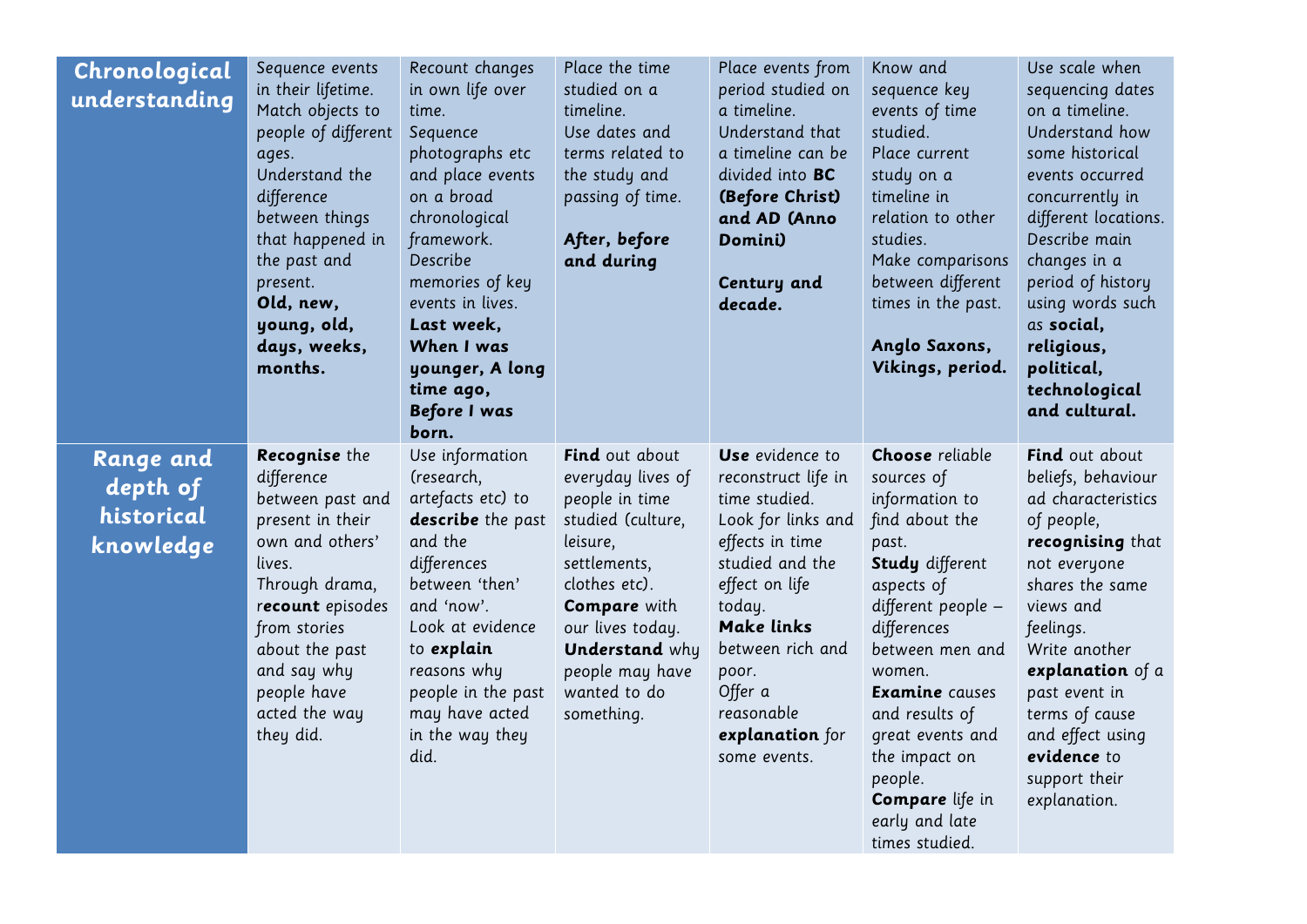| <b>Historical</b><br>interpretation         | Use stories,<br>pictures,<br>illustrations and<br>adults talking to<br>distinguish<br>between fact and<br>opinion.                                                                                    | <b>Compare two</b><br>versions of a past<br>event using<br>pictures or<br>photographs.                                                               | <b>Explore</b> the idea<br>that there are<br>different accounts<br>of the same<br>event.                                                    | Give reasons<br>why there are<br>different accounts<br>of history by<br>looking at the<br>evidence<br>available.                                   | Give clear<br>reasons why<br>there may be<br>different accounts<br>of history.<br>Know that people<br>(now and in the<br>past) can<br>represent events<br>or ideas in ways<br>that persuade<br>other.                                                 | <b>Suggest</b><br>accurate and<br>plausible<br>reasons for<br>how/why aspects<br>of the past have<br>been represented<br>and interpreted in<br>different ways.<br>Understand that<br>some evidence is<br>propaganda,<br>opinion or<br>misinformation. |
|---------------------------------------------|-------------------------------------------------------------------------------------------------------------------------------------------------------------------------------------------------------|------------------------------------------------------------------------------------------------------------------------------------------------------|---------------------------------------------------------------------------------------------------------------------------------------------|----------------------------------------------------------------------------------------------------------------------------------------------------|-------------------------------------------------------------------------------------------------------------------------------------------------------------------------------------------------------------------------------------------------------|-------------------------------------------------------------------------------------------------------------------------------------------------------------------------------------------------------------------------------------------------------|
| <b>Historical</b><br>enquiry                | Find answers to<br>simple questions<br>about the past<br>from different<br>sources.<br>Explore events,<br>look at pictures<br>and ask questions<br>such as: What<br>happened?<br>What was it<br>like? | Observe and<br>handle resources<br>to answer<br>questions.<br>Ask questions<br>such as: What<br>was it like for a<br>? How long<br>ago<br>didhappen? | Select and record<br>information<br>relevant to the<br>study.<br>Ask questions<br>such as: How<br>did people?<br>What did<br>people do for? | Choose relevant<br>material to<br>present a picture<br>of one aspect of<br>life.<br>Ask questions<br>such as: What<br>was it like for a<br>during? | Use the library<br>and internet for<br>research with<br>increasing<br>confidence and<br>realise that there<br>is often not a<br>single answer to<br>historical<br>questions.<br>Ask more<br>complex<br>questions about<br>key concepts in<br>history. | Bring knowledge<br>gathered from<br>several sources<br>together in a<br>fluent account.<br>Investigate own<br>lines of enquiry<br>by posing<br>questions to<br>answer.                                                                                |
| <b>Organisation</b><br>and<br>communication | <b>Sort</b> events or<br>objects into<br>groups e.g. 'then'<br>and 'now'.<br>Tell stories about<br>the past.<br>Talk, write and<br>draw about                                                         | Describe objects,<br>people or events<br>in history.<br>Communicate<br>ideas about<br>people, objects or<br>events from the<br>past in               | Communicate<br>knowledge and<br>understanding in<br>a variety of ways:<br>discussions,<br>pictures,<br>writing,<br>annotations,             | <b>Discuss most</b><br>appropriate way<br>to present<br>information<br>realising that it is<br>for an audience:<br>discussions,<br>pictures,       | <b>Show</b> initiative<br>when <b>recording</b><br>and<br>communicating<br>knowledge in<br>different forms:<br>discussions,<br>pictures,                                                                                                              | Plan and<br>present a self-<br>directed project or<br>research about<br>the studied<br>period. Use a<br>variety of ways<br>to present                                                                                                                 |